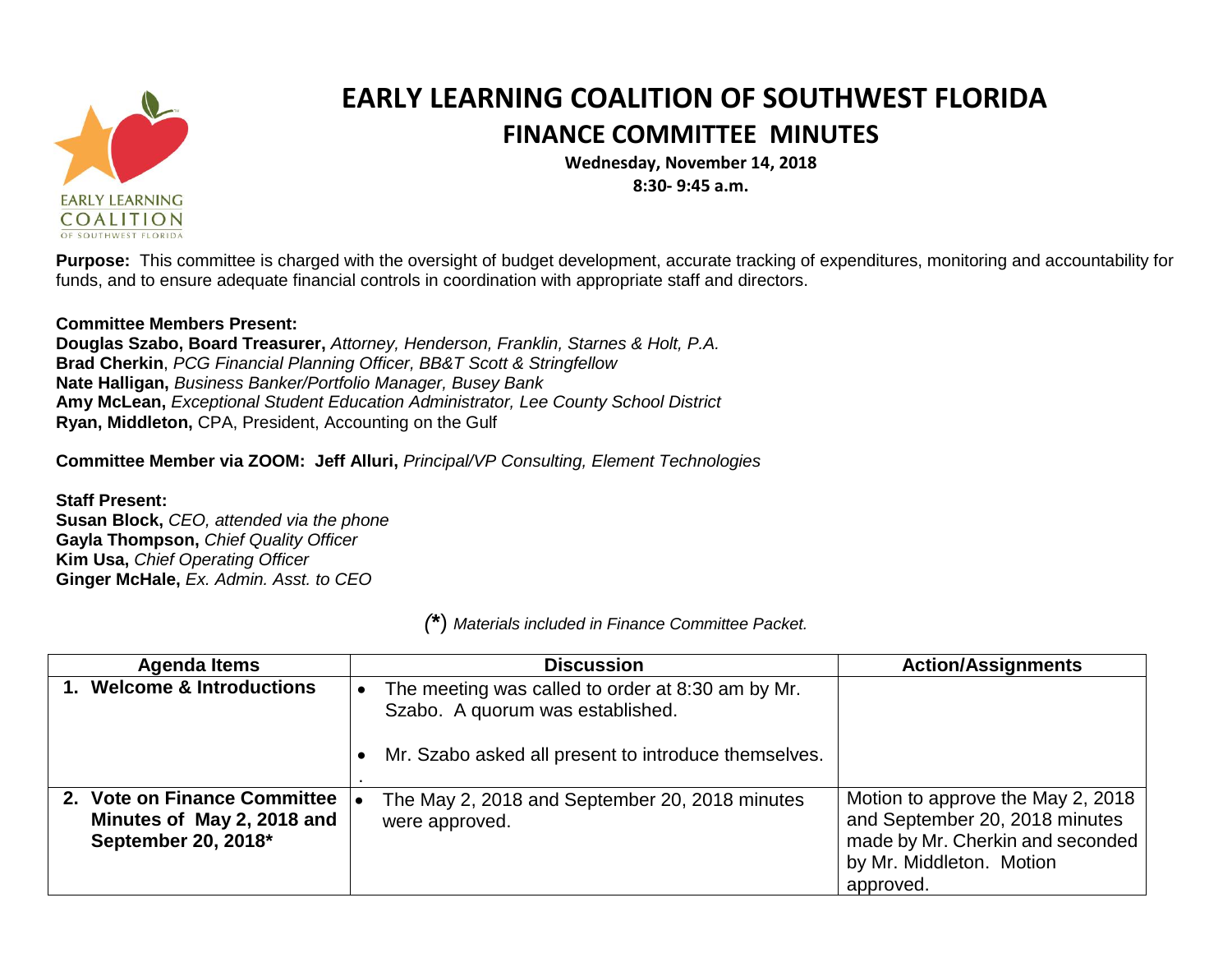|           | Ms. Block explained in details the problems with the                                                                                                                                                                                                                                                                                                                                                                                                                                                                                              | Motion made by Mr. Halligan to                                                                                                                                                                                                          |
|-----------|---------------------------------------------------------------------------------------------------------------------------------------------------------------------------------------------------------------------------------------------------------------------------------------------------------------------------------------------------------------------------------------------------------------------------------------------------------------------------------------------------------------------------------------------------|-----------------------------------------------------------------------------------------------------------------------------------------------------------------------------------------------------------------------------------------|
|           | EFS Portal (the database implemented as of 7/1/18)<br>and how the various departments are being affected.<br>Ms. Cotter is completing a manual process to better<br>determine provider payments for October's School<br>Readiness payment.                                                                                                                                                                                                                                                                                                        | forward the three<br>recommendations to the Executive<br>Committee and seconded by Mr.<br>Middleton. Motion approved.                                                                                                                   |
|           | Ms. Block stated beginning in July we have been in<br>communication with providers via ZOOM meetings<br>and emails to keep them informed of the EFS Portal<br>status, their record keeping and estimated payments.                                                                                                                                                                                                                                                                                                                                |                                                                                                                                                                                                                                         |
|           | There was an in-depth discussion about the payment<br>process, EFS portal migration issues and eligibility<br>enrollment process.                                                                                                                                                                                                                                                                                                                                                                                                                 |                                                                                                                                                                                                                                         |
|           | Based on the best available information, Ms. Usa<br>provided current Waitlist list numbers that verified the<br>Waitlist has decreased. The Coalition is continuing to<br>enroll children.                                                                                                                                                                                                                                                                                                                                                        |                                                                                                                                                                                                                                         |
|           | The Finance Committee made three<br>recommendations: Discuss with our auditor how the<br>Coalition should prepare for the future audit that will be<br>effected by the EFS portal issues and document the<br>recommendations in a communication with them; a<br>letter to be sent to the Office of Early Learning (OEL)<br>addressing assurances from OEL regarding payment<br>adjustments to providers; and a letter to providers<br>stressing the importance of their using best efforts to<br>provide the Coalition with accurate information. |                                                                                                                                                                                                                                         |
| $\bullet$ | Mr. Middleton suggested an additional column be                                                                                                                                                                                                                                                                                                                                                                                                                                                                                                   |                                                                                                                                                                                                                                         |
|           | added to the expenditure report, comparing the,                                                                                                                                                                                                                                                                                                                                                                                                                                                                                                   |                                                                                                                                                                                                                                         |
|           |                                                                                                                                                                                                                                                                                                                                                                                                                                                                                                                                                   |                                                                                                                                                                                                                                         |
|           |                                                                                                                                                                                                                                                                                                                                                                                                                                                                                                                                                   |                                                                                                                                                                                                                                         |
|           |                                                                                                                                                                                                                                                                                                                                                                                                                                                                                                                                                   |                                                                                                                                                                                                                                         |
|           |                                                                                                                                                                                                                                                                                                                                                                                                                                                                                                                                                   |                                                                                                                                                                                                                                         |
|           |                                                                                                                                                                                                                                                                                                                                                                                                                                                                                                                                                   | current budget to date versus year to date actual<br>expenses.<br>Ms. Block reported we are having three different audits<br>between Nov. 5th-16th. The Office of Early Learning is<br>monitoring both fiscal and program efforts; Moss |